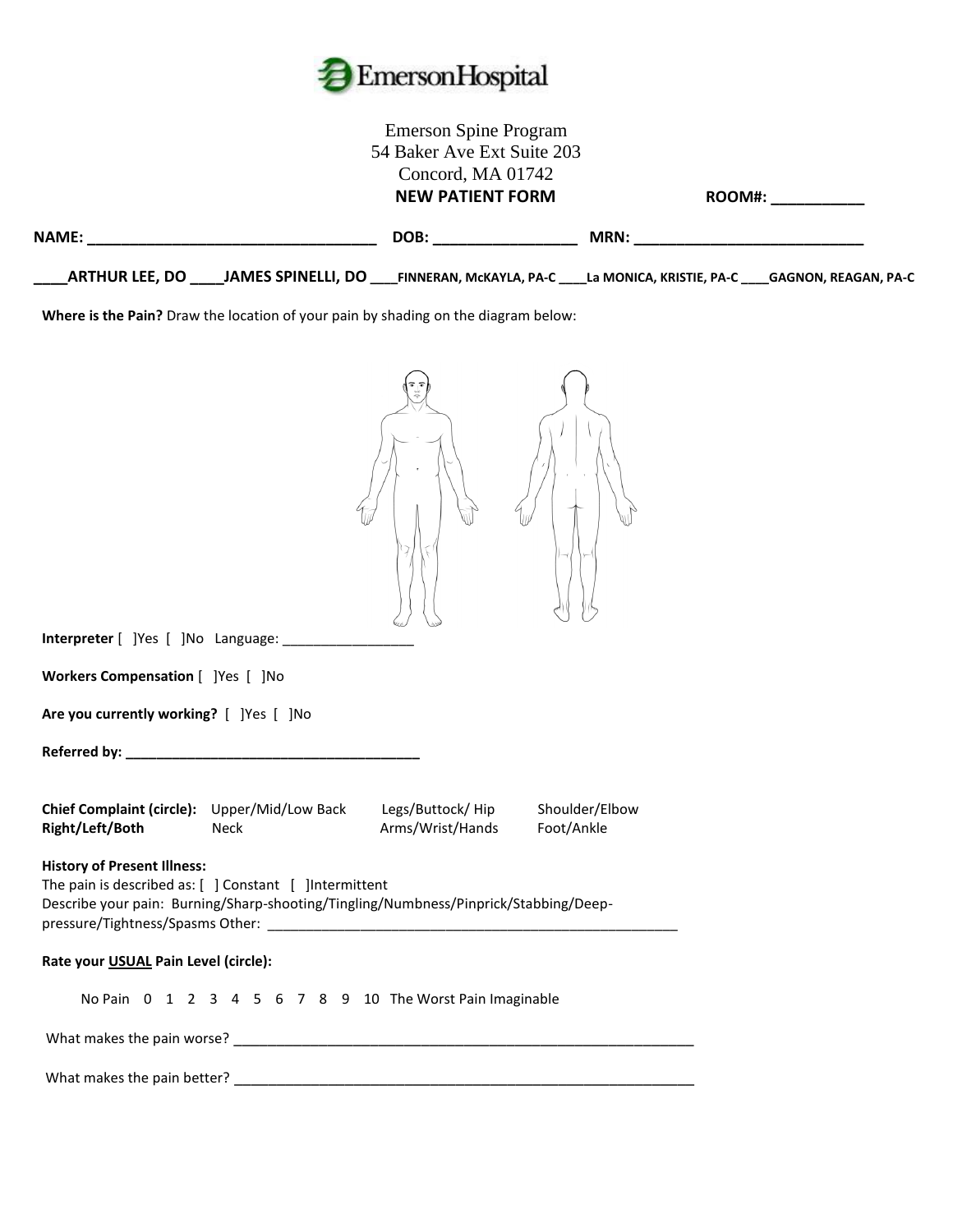| How long have you noticed pain? _______ Days ______ Weeks _____ Months _____ Years<br>Was there any injury/event that caused your pain? [ ]No [ ]Yes (please describe):                                                                                                                                      |                                                                                                                                                                                                                                                             |  |  |  |  |                                                                                                                                                                                                                        |                                                                                                   |
|--------------------------------------------------------------------------------------------------------------------------------------------------------------------------------------------------------------------------------------------------------------------------------------------------------------|-------------------------------------------------------------------------------------------------------------------------------------------------------------------------------------------------------------------------------------------------------------|--|--|--|--|------------------------------------------------------------------------------------------------------------------------------------------------------------------------------------------------------------------------|---------------------------------------------------------------------------------------------------|
|                                                                                                                                                                                                                                                                                                              |                                                                                                                                                                                                                                                             |  |  |  |  |                                                                                                                                                                                                                        |                                                                                                   |
| ___days ____ weeks _____months ____years                                                                                                                                                                                                                                                                     | Since the pain started, is it: [ ]Unchanged [ ]Better [ ]Worse, especially for the past:                                                                                                                                                                    |  |  |  |  |                                                                                                                                                                                                                        |                                                                                                   |
| Any prior back injury or pain before the event above? [ ]No [ ]Yes: what type? ____________________<br>*Have you had surgery on your back/neck? [ ]No [ ]Yes: what type and when? ____________                                                                                                               |                                                                                                                                                                                                                                                             |  |  |  |  |                                                                                                                                                                                                                        |                                                                                                   |
|                                                                                                                                                                                                                                                                                                              |                                                                                                                                                                                                                                                             |  |  |  |  | <b>CHECK</b> treatment tried for pain and <b>CIRCLE</b> the best treatment to date:<br>[ ] Injections: where did you have injections and how long ago?<br>[ ] Massage [ ] Medications [ ] Acupuncture [ ] Chiropractor | [ ] TENS [ ] Heating Pad [ ] Ice [ ] Exercise [ ] Epidural Steroid [ ] Surgery                    |
|                                                                                                                                                                                                                                                                                                              |                                                                                                                                                                                                                                                             |  |  |  |  |                                                                                                                                                                                                                        | <b>*Evaluations:</b> [ ]MRI [ ] X-ray [ ]CT Scan [ ]EMG (nerve studies) [ ]Bone Scan [ ]Blood/Lab |
|                                                                                                                                                                                                                                                                                                              |                                                                                                                                                                                                                                                             |  |  |  |  |                                                                                                                                                                                                                        |                                                                                                   |
|                                                                                                                                                                                                                                                                                                              |                                                                                                                                                                                                                                                             |  |  |  |  |                                                                                                                                                                                                                        |                                                                                                   |
| Please check if you are having the following symptoms:<br>[ ] Trouble Walking<br>[ ] Loss of sensation<br>Please list other MEDICAL problems:<br>[ ] Diabetes<br>[ ] Heart Disease<br>[ ] Bleeding Disorder [ ] High Cholesterol<br>[ ] High Blood Pressure [ ] Arthritis<br>[ ] Depression [ ] Osteoporosis | [ ] Loss of bowel or bladder control [ ] Fevers, chills, sweats, unexplained weight loss<br>[ ] Leg or arm weakness [ ] Increase pain when coughing, sneezing, bowel movement<br>[ ] Depression<br>[ ] Trouble sleeping due to pain<br><b>Past SURGERY:</b> |  |  |  |  |                                                                                                                                                                                                                        |                                                                                                   |
| [ ] Anxiety [ ] Low Back Pain                                                                                                                                                                                                                                                                                |                                                                                                                                                                                                                                                             |  |  |  |  |                                                                                                                                                                                                                        |                                                                                                   |
| [ ] Cancer: ________________ [ ] Neck Pain                                                                                                                                                                                                                                                                   |                                                                                                                                                                                                                                                             |  |  |  |  |                                                                                                                                                                                                                        |                                                                                                   |
| <b>FAMILY HISTORY:</b><br><b>Arthritis</b><br>$[$ ] Yes $[$ ] No                                                                                                                                                                                                                                             | <b>SOCIAL HISTORY:</b><br>Where do you live?                                                                                                                                                                                                                |  |  |  |  |                                                                                                                                                                                                                        |                                                                                                   |
| $[$ ] Yes $[$ ] No<br><b>Diabetes</b><br>[ ] Yes [ ] No<br><b>Bone Disease</b><br>[ ] Yes [ ] No<br>Heart Disease<br>$[$ ] Yes $[$ ] No<br>Cancer                                                                                                                                                            | [ ] No [ ] Yes, how much? _________<br>Alcohol Use ?<br>Smoker?<br>Recreational Substance? [ ] No [ ] Yes<br>Can you dress yourself? [ ] No [ ] Yes                                                                                                         |  |  |  |  |                                                                                                                                                                                                                        |                                                                                                   |
| What is your exercise routine?                                                                                                                                                                                                                                                                               |                                                                                                                                                                                                                                                             |  |  |  |  |                                                                                                                                                                                                                        |                                                                                                   |

Do you consider yourself overweight? \_\_\_\_\_\_\_\_\_\_\_\_\_\_\_\_\_\_\_\_\_\_\_\_\_\_